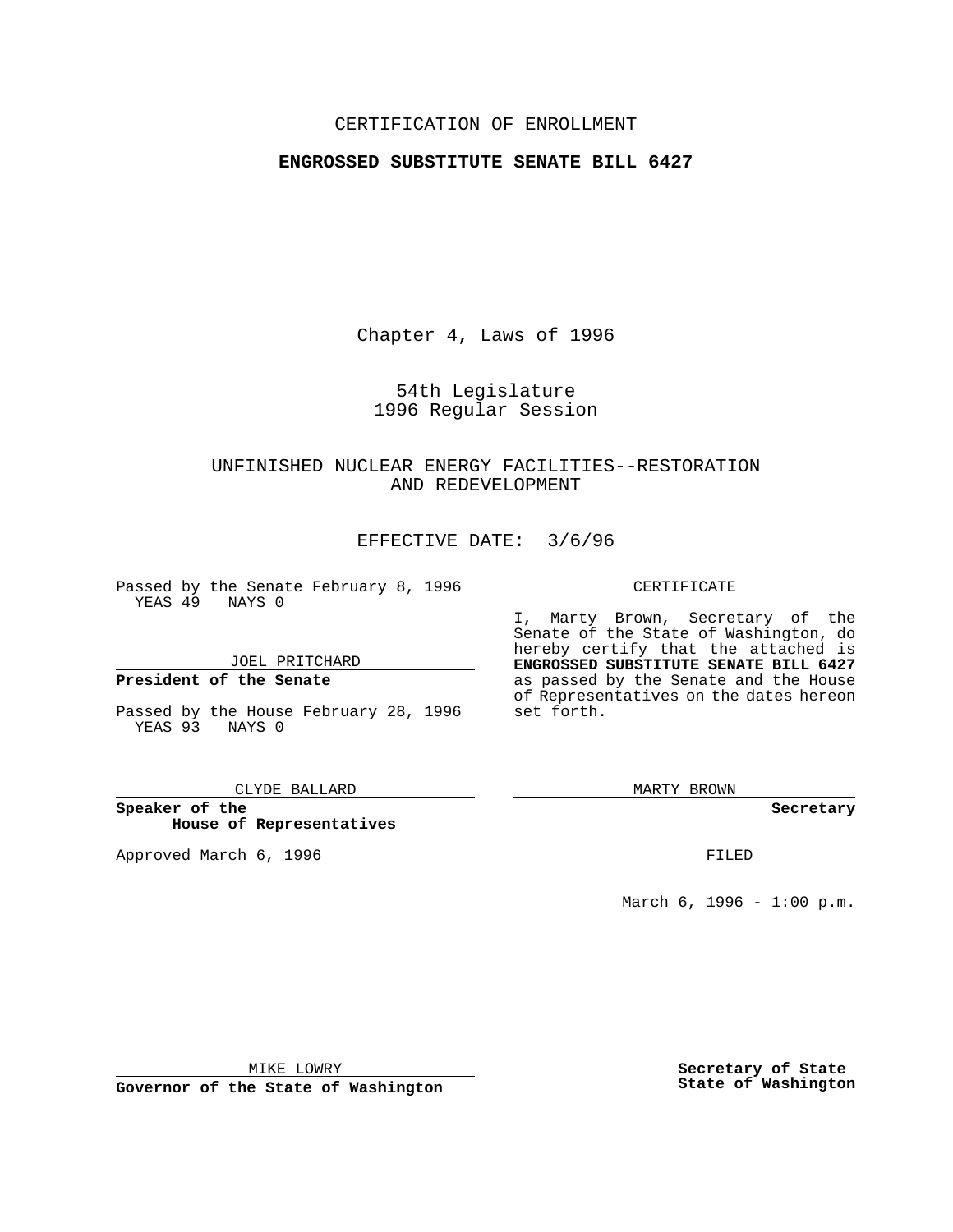# **ENGROSSED SUBSTITUTE SENATE BILL 6427** \_\_\_\_\_\_\_\_\_\_\_\_\_\_\_\_\_\_\_\_\_\_\_\_\_\_\_\_\_\_\_\_\_\_\_\_\_\_\_\_\_\_\_\_\_\_\_

\_\_\_\_\_\_\_\_\_\_\_\_\_\_\_\_\_\_\_\_\_\_\_\_\_\_\_\_\_\_\_\_\_\_\_\_\_\_\_\_\_\_\_\_\_\_\_

Passed Legislature - 1996 Regular Session

#### **State of Washington 54th Legislature 1996 Regular Session**

**By** Senate Committee on Energy, Telecommunications & Utilities (originally sponsored by Senators Snyder, Hargrove, Sutherland, Owen, Loveland and Newhouse)

Read first time 02/02/96.

 AN ACT Relating to the restoration and redevelopment of an unfinished nuclear energy facility; amending RCW 80.50.010; adding new sections to chapter 80.50 RCW; adding a new section to chapter 43.21C RCW; and declaring an emergency.

BE IT ENACTED BY THE LEGISLATURE OF THE STATE OF WASHINGTON:

 **Sec. 1.** RCW 80.50.010 and 1975-'76 2nd ex.s. c 108 s 29 are each amended to read as follows:

 The legislature finds that the present and predicted growth in energy demands in the state of Washington requires the development of a procedure for the selection and utilization of sites for energy facilities and the identification of a state position with respect to each proposed site. The legislature recognizes that the selection of sites will have a significant impact upon the welfare of the population, the location and growth of industry and the use of the natural resources of the state.

 It is the policy of the state of Washington to recognize the pressing need for increased energy facilities, and to ensure through available and reasonable methods, that the location and operation of such facilities will produce minimal adverse effects on the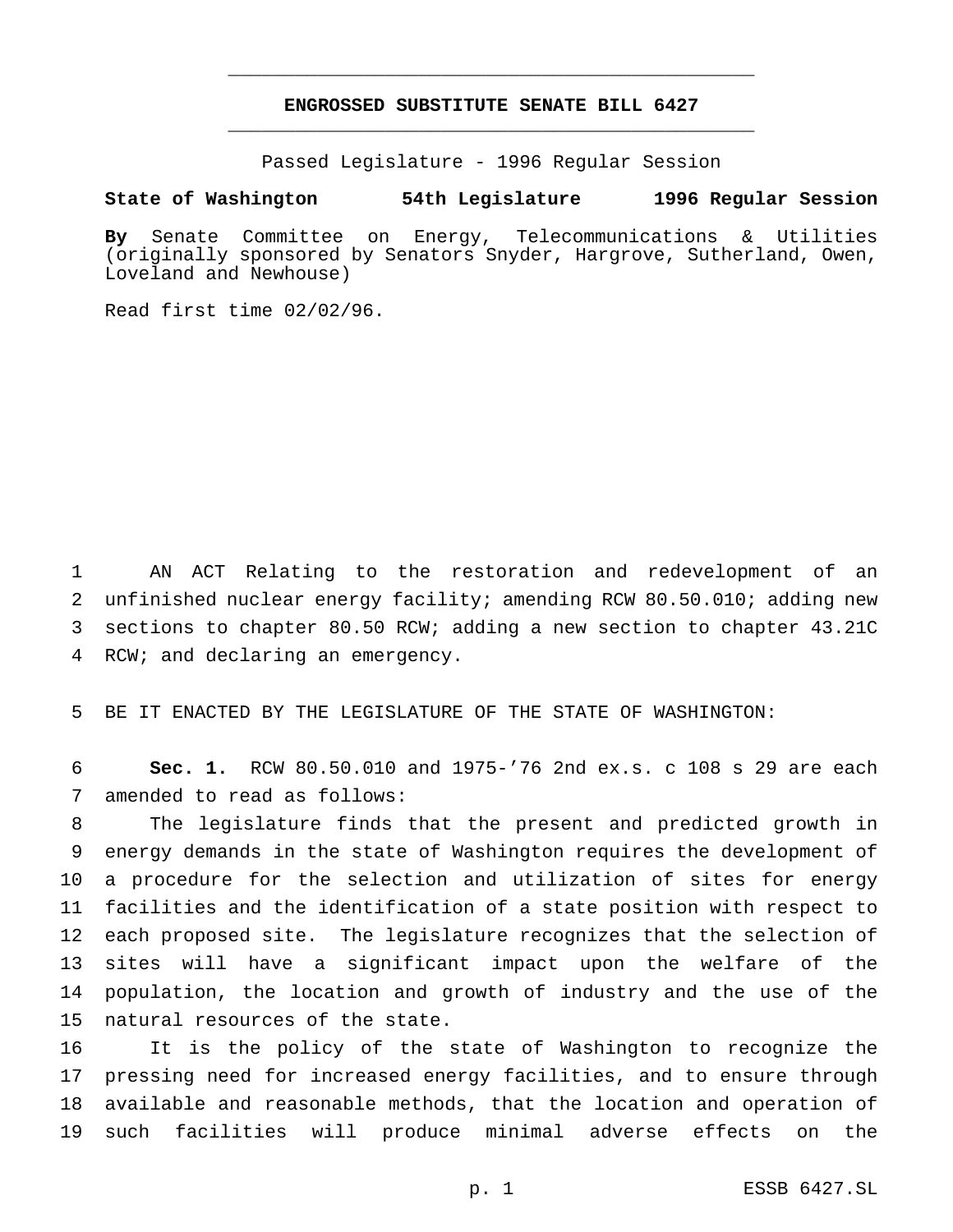environment, ecology of the land and its wildlife, and the ecology of state waters and their aquatic life.

 It is the intent to seek courses of action that will balance the increasing demands for energy facility location and operation in conjunction with the broad interests of the public. Such action will be based on these premises:

 (1) To assure Washington state citizens that, where applicable, operational safeguards are at least as stringent as the criteria established by the federal government and are technically sufficient for their welfare and protection.

 (2) To preserve and protect the quality of the environment; to enhance the public's opportunity to enjoy the esthetic and recreational benefits of the air, water and land resources; to promote air cleanliness; and to pursue beneficial changes in the environment.

(3) To provide abundant energy at reasonable cost.

 (4) To avoid costs of complete site restoration and demolition of 17 improvements and infrastructure at unfinished nuclear energy sites, and to use unfinished nuclear energy facilities for public uses, including 19 economic development, under the regulatory and management control of local governments and port districts.

 NEW SECTION. **Sec. 2.** A new section is added to chapter 80.50 RCW to read as follows:

 (1) This section applies only to unfinished nuclear power projects that are not located on federal property. If a certificate holder stops construction of a nuclear energy facility before completion, terminates the project or otherwise resolves not to complete construction, never introduces or stores fuel for the energy facility on the site, and never operates the energy facility as designed to produce energy, the certificate holder may contract, establish interlocal agreements, or use other formal means to effect the transfer of site restoration responsibilities, which may include economic development activities, to any political subdivision or subdivisions of the state composed of elected officials. The contracts, interlocal agreements, or other formal means of cooperation may include, but are not limited to provisions effecting the transfer or conveyance of interests in the site and energy facilities from the certificate holder to other political subdivisions of the state, including costs of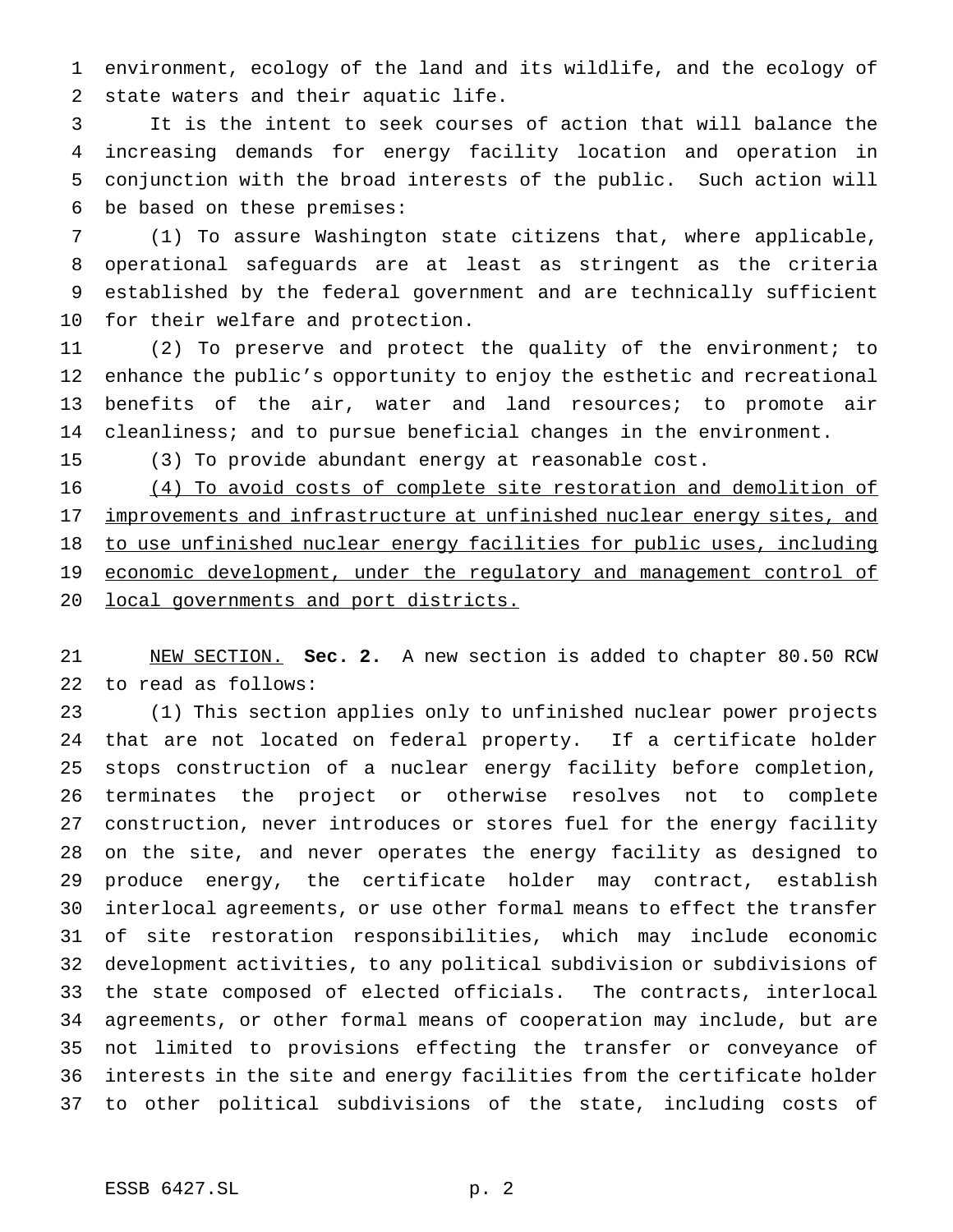maintenance and security, capital improvements, and demolition and salvage of the unused energy facilities and infrastructure.

 (2) If a certificate holder transfers all or a portion of the site to a political subdivision or subdivisions of the state composed of elected officials and located in the same county as the site, the council shall amend the site certification agreement to release those portions of the site that are transferred pursuant to this section. Immediately upon release of all or a portion of the site pursuant to this section, all responsibilities for maintaining the public welfare, including but not limited to health and safety, are transferred to the political subdivision or subdivisions of the state.

 (3) The legislature finds that ensuring water for site restoration including economic development, completed pursuant to this section can best be accomplished by a transfer of existing surface water rights, and that such a transfer is best accomplished administratively through procedures set forth in existing statutes and rules. However, if a transfer of water rights is not possible, the department of ecology shall, within six months of the transfer of the site or portion thereof pursuant to subsection (1) of this section, create a trust water right under chapter 90.42 RCW containing between ten and twenty cubic feet per second for the benefit of the appropriate political subdivision or subdivisions of the state. The trust water right shall be used in fulfilling site restoration responsibilities, including economic development. The trust water right shall be from existing valid water rights within the basin where the site is located.

 NEW SECTION. **Sec. 3.** A new section is added to chapter 80.50 RCW to read as follows:

 Council actions pursuant to the transfer of the site or portions of the site under section 2 of this act are exempt from the provisions of chapter 43.21C RCW.

 NEW SECTION. **Sec. 4.** A new section is added to chapter 43.21C RCW to read as follows:

 Council actions pursuant to the transfer of the site or portions of the site under section 2 of this act are exempt from the provisions of this chapter.